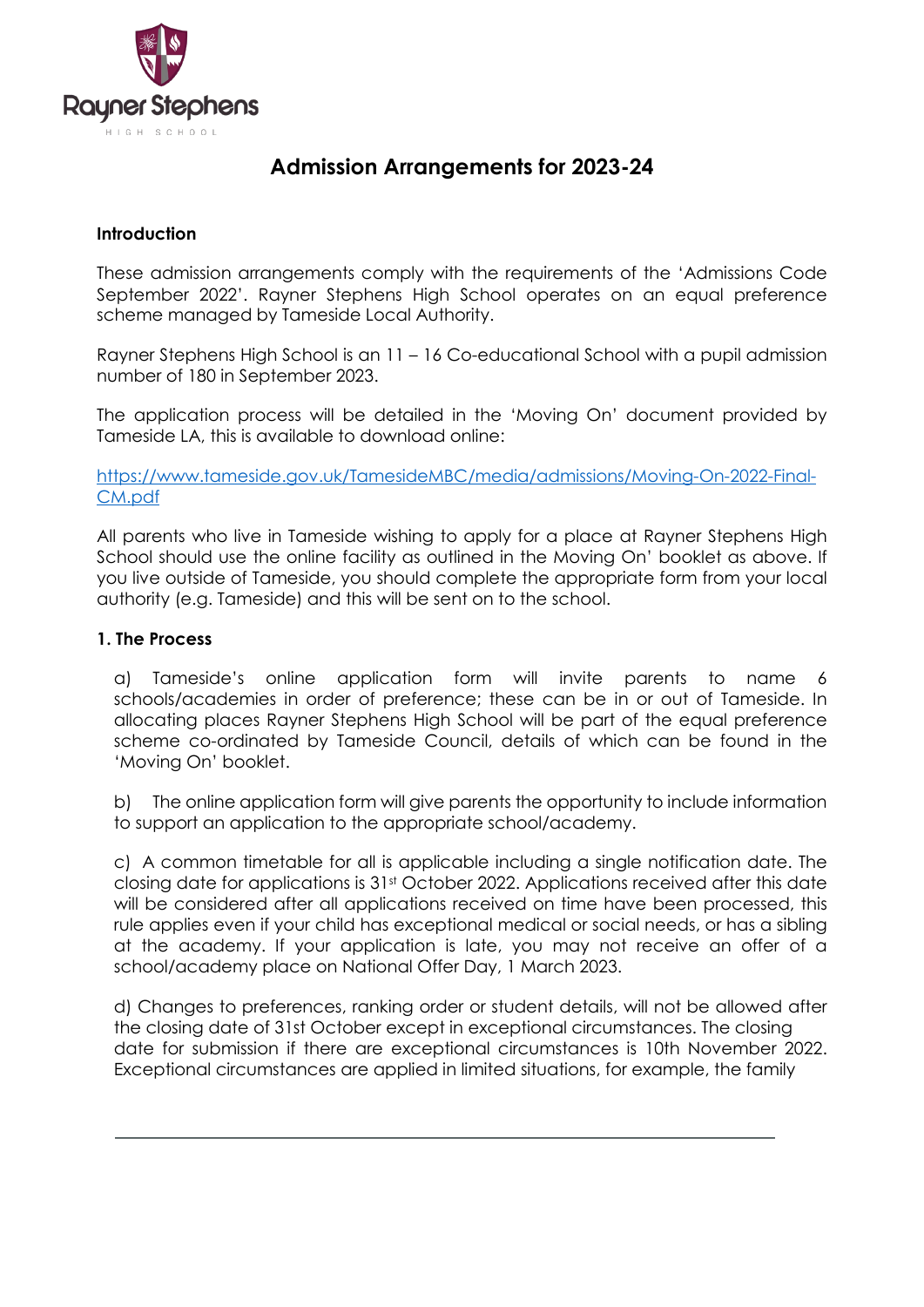

has recently moved address. Evidence must be provided to support the request. An intention to change address cannot be considered by the Trust until the move has actually taken place and proof is available, or parents may provide a solicitor's letter confirming an exchange of contracts on a property, or a tenancy agreement. No changes can be considered even where there are exceptional circumstances once information has been exchanged with the other admission bodies by the Council, because the allocations process has commenced. In the case of secondary schools/academies this date is the 10th November 2022.

e) The online system will reopen two weeks after the closing date to accept late applications. Late applications will only be dealt with after all of those that have been received on time. This applies even if your child has exceptional medical or social needs, or has a sibling at the school. If your application is late, you may not receive an offer of a school place on National Offer Day.

f) The LA will liaise with Rayner Stephens over applications. Directors/Governors will apply the academies oversubscription criteria, irrespective of the preference order, and provide the Local Authority with a list of applicants ranked according to the criteria.

g) Notification letters containing offers of a single school place will be sent out to parents in accordance with the coordinated admissions scheme. This is common with all other LAs nationally. These letters will also inform parents of their right of appeal, and who to contact, if an application to Rayner Stephens has not been successful.

h) Parents will not receive multiple offers.

i) If the school is oversubscribed, the Local Governing Board will maintain a waiting list. The waiting list will operate until the end of the autumn term 2023. Parents who have expressed the school as a preference and have not been offered a place at the school, or at a higher preference school, will automatically be placed on the waiting list. All students on the waiting list will be ranked according to the oversubscription criteria. Places will be offered to the highest ranked application received by the date the place becomes available. If new or late applications have a higher priority under the oversubscription criteria, they will be ranked higher than those who have been on the list for some time. If the circumstances of children on the waiting list change (eg they move house) they should inform the Governing Body immediately and provide appropriate supporting evidence).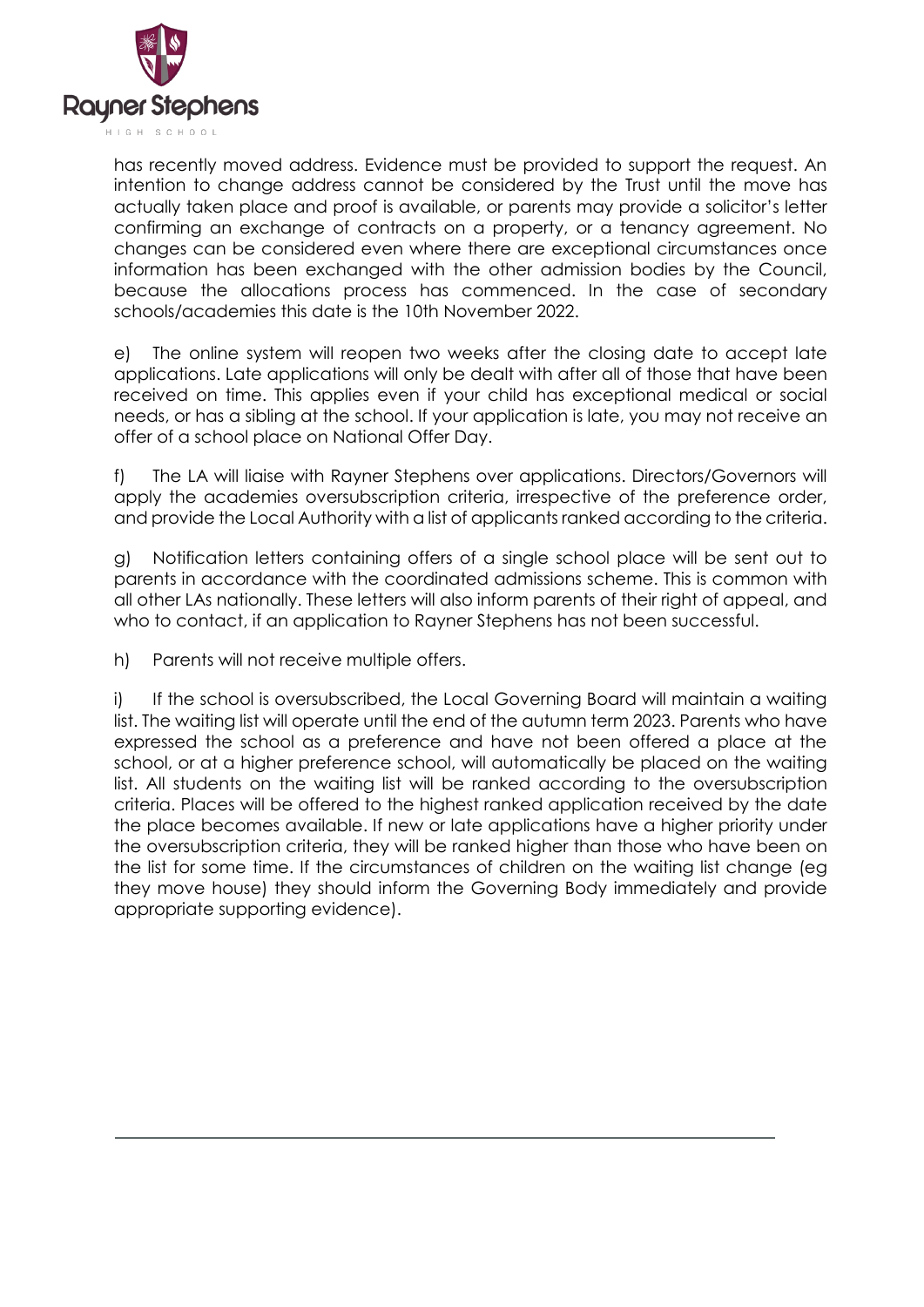

### **2. Published Admission Numbers for Rayner Stephens High School and over subscription criteria**

The published admission number for Year 7 at Rayner Stephens is 180 students.

Where the number of applications for admission is greater than the published admissions' number, applications will be considered against the criteria set out below. They will be applied in conjunction with explanatory notes 1 - 4 which form part of the admissions' arrangements and can be found at the end of this document.

After the admission of students with an Education Health and Care plans of where the academy is named on the plan, the criteria will be applied in the following order:

- 1. **Looked After Children** (Note 1)
- 2. **Children and families with exceptional medical or social needs** (Note 2).
- 3. **Sibling**: This will apply where there are brothers or sisters attending the school at the time of application, who will still be attending at the time of admission, i.e. in the September when the student is admitted to Year 7. Preference will be given to students living nearest to the school. Sibling criteria may apply where, at the time of application, an older sibling is expected to be on roll when a younger child starts at the academy. If the older sibling unexpectedly leaves the school after an offer has been made to a younger child the offer of a place would not be withdrawn on these grounds. (Note 3)
- 4. **Children attending named partner primary schools on the closing date for applications. Preference will be given to students living nearest to the school**  (Note 4 and Appendix 1)
- 5. **All other applications on distance.** In the event of distances being the same for 2 or more applications where this distance would be the last place/s to be allocated, the place will be allocated to the student that is nearer using walking distance as measured using school admission data mapping. (Note 5)

### **3. Appeals**

a) Parents who are unhappy with their child's school allocation have the right to appeal to an Independent Appeal Panel. To appeal for a place at Rayner Stephens High School please submit your response in writing to Democratic Services, Dukinfield Town Hall, King Street, Dukinfield SK16 4LA. For more information on the appeals process please view this website page: <https://www.tameside.gov.uk/schools/admissions/receptionyear7>

b) All appeals will be heard separately. Every effort will be made to hear appeals before the start of the Autumn Term, but no guarantee can be made that appeals submitted after the deadline will be heard by September.

c) You will be given 10 school days' notice of your appeal hearing date, and you will be sent a copy of the school's case. You can attend the hearing to present the case for your child. You may bring a friend or representative along. At the meeting, a representative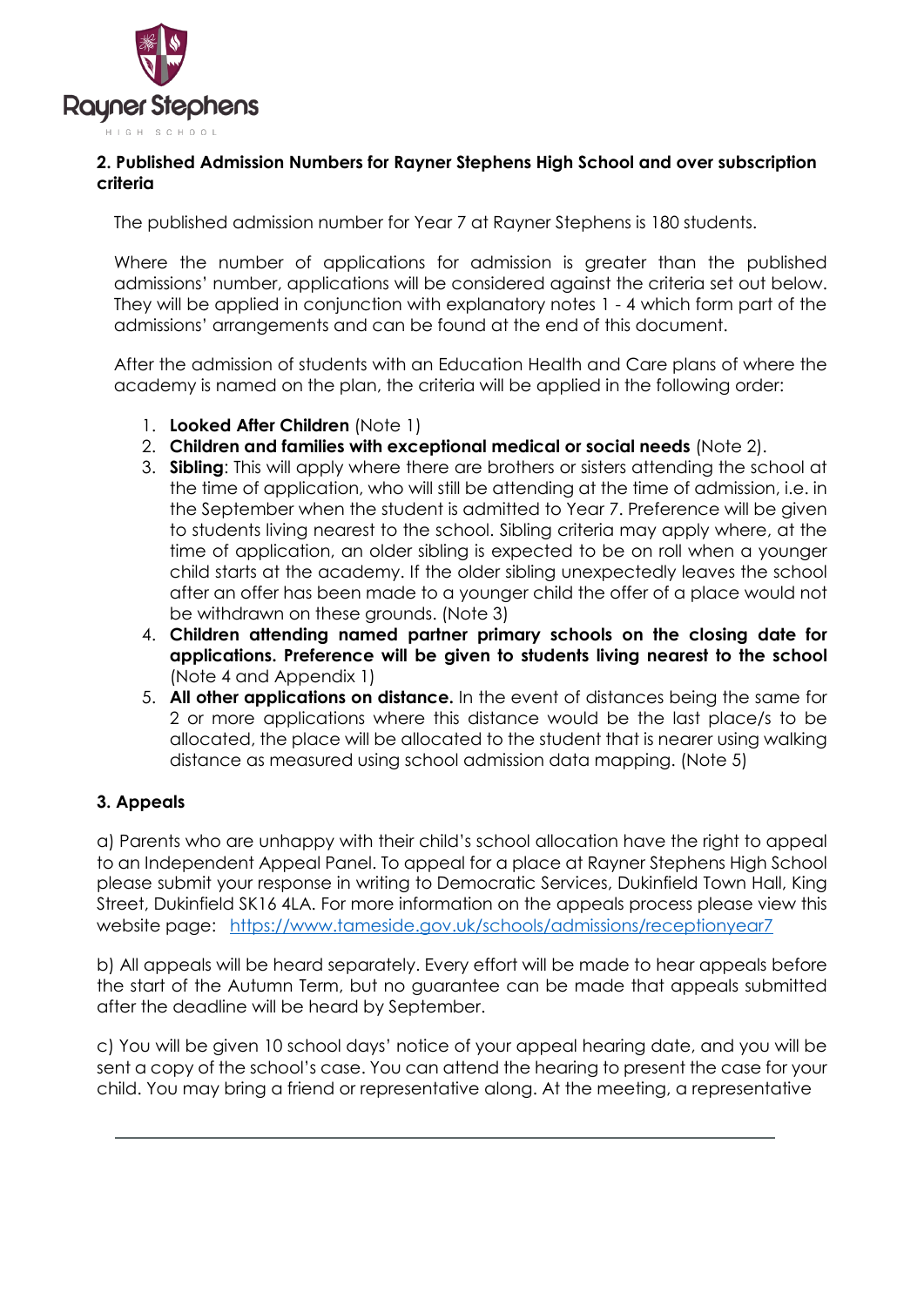

from the school will present the school's case.

d) The Clerk to the Panel will inform you in writing of the Panel's decision. The decision is binding and parents have no further right of appeal for the same school in the same school year, unless there has been a significant change in circumstances.

e) Please note that no places are 'held back' for appeals

f) Parents of students with an Education Health and Care Plan have the right to appeal to the SEND Tribunal.

g) Whilst you are awaiting your appeal it is important that you consider alternative schools (including the one that has been allocated for your child) in case your appeal is unsuccessful.

h) If you wish to appeal for a school in another Local Authority area, you should contact the Admissions Team in that LA for advice.

i) Full details about the appeals process can be found online at: [www.tameside.gov.uk/schools/admissions](http://www.tameside.gov.uk/schools/admissions) 

#### **4. Requests for admission outside the normal age range**

Parents are entitled to request a place for their child outside of their normal age group. Parents considering requesting a place for their child outside of their normal year group should contact the school in the first instance. Decisions on requests for admission outside the normal age group will be made on the basis of the circumstances of each case and in the best interests of the child concerned. In accordance with the School Admissions Code, this will include taking account of:

Parents' views

- Information about the child's academic, social and emotional development
- Where relevant, their medical history and the views of a medical professional
- Whether they have previously been educated out of their normal age group
- Whether they may have fallen into a lower age group if it were not for being born prematurely
- The headteacher's views

Wherever possible, requests for admission outside a child's normal age group will be processed as part of the main admissions round. They will be considered on the basis of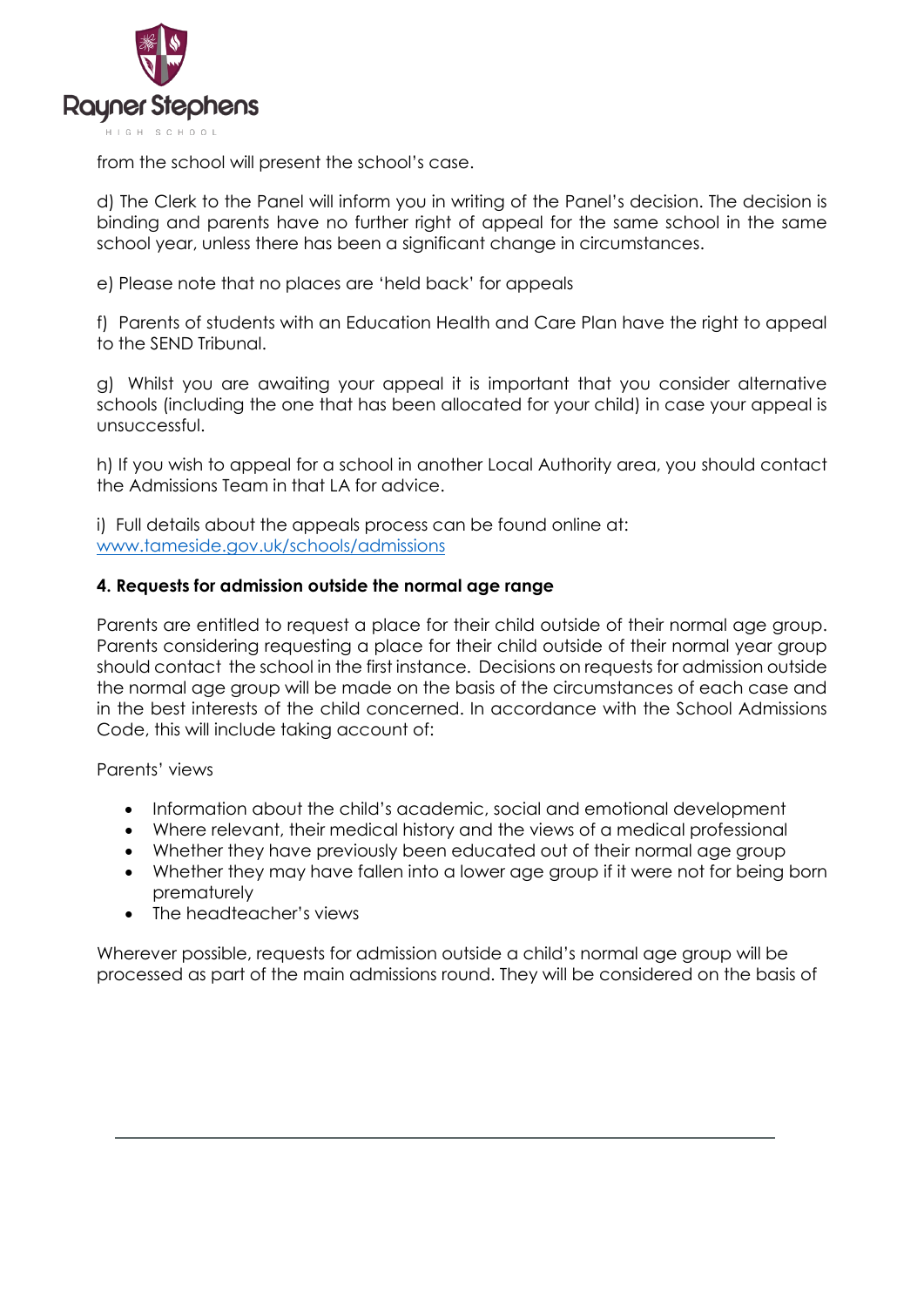

the admission arrangements laid out in this policy, including the oversubscription criteria listed in section 2. Applications will not be treated as a lower priority if parents have made a request for a child to be admitted outside the normal age group. Parents will always be informed of the reasons for any decision on the year group a child should be admitted to. Parents do not have a right to appeal if they are offered a place at the school but it is not in their preferred age group.

### **5. Arrangements for admitting students to other year groups, including replacing any students who have left the academy**

a) Subject to any provisions in TMBC's co-ordinated admission arrangements relating to applications submitted for years other than the normal year of entry, Rayner Stephens High School will consider all such applications and if the year group applied for has a place available.

b) If more applications are received than there are places available, the oversubscription criteria in section 2 paragraph b) shall apply. Parents whose application is turned down shall be entitled to appeal.

c) There will be a right of appeal to an Independent Appeal Panel for unsuccessful applicants.

### **6. Admission of children of UK service personnel**

Rayner Stephens High School acknowledges that service families are subject to movement within the UK and from abroad. Although the Trust is not able to reserve places for such students we will consider requests, if accompanied by an official MOD letter declaring a relocation date and a Unit postal address or quartering area address. For in year admissions places will be allocated, subject to a place being available in the relevant year group, prior to moving. If we are unable to allocate a place at that time, parents will be offered the right to appeal.

### **7. In-Year Fair Access Protocol**

All local authorities have a Fair Access Protocol for in year transfers that ensures the speedy admission of pupils who may experience difficulty in being allocated a school place, for example, if they have been out of school for a long period of time. With specific short term exceptions, all schools in Tameside, including Rayner Stephens High School are participants in the protocol, which may result in schools admitting pupils over their published admission number. Full details of the In Year Fair Access Protocol can be found on the Council's website

<https://www.tameside.gov.uk/schools/secondarytransfers>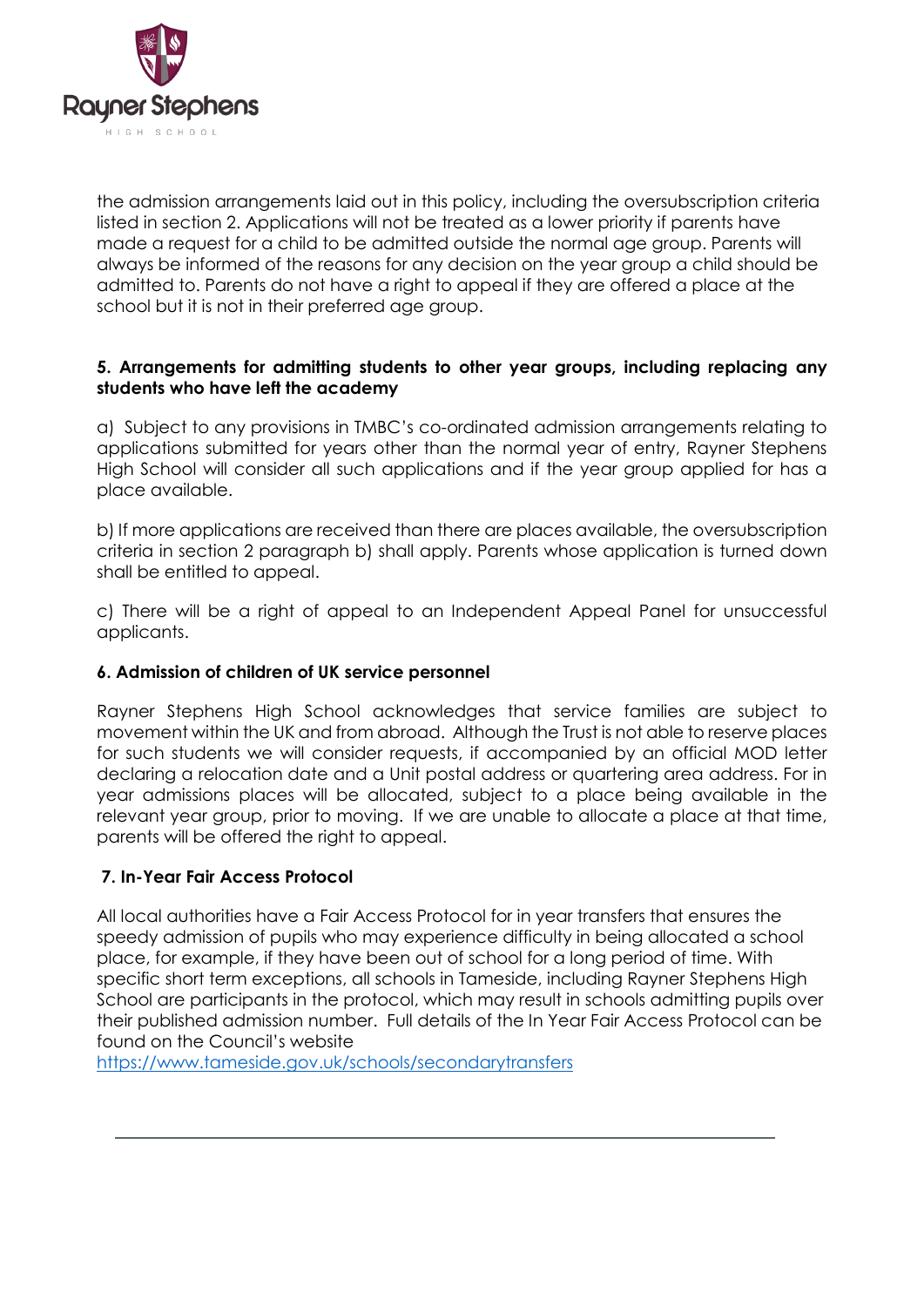

# **Notes**

### **[These notes are part of the admissions arrangements.]**

## **Note 1**

Looked after children or children who have previously been looked after but immediately after being looked after become the subject of an adoption, residence or special guardianship order, and those children who appear (to the admission authority) to have been in state care outside of England and ceased to be in state care as a result of being adopted. (See section1.7 of the Code)

## **Note 2**

Written evidence must be provided by a suitably qualified professional – e.g., a GP or consultant for medical needs, or a social worker for social needs - that he/she has exceptional needs, which means that admission to a particular school is essential. A panel of Trustees/governors from the academy will make a decision as to whether to admit a child under this criterion using the evidence provided. All information provided will be treated in the strictest confidence.

## **Note 3**

Sibling includes; natural sisters/brothers; half-sisters/brothers; step sisters/brothers; adopted sisters/brothers; sisters/ brothers of fostered children, and in each case living at the same address. This allows for the admittance of children whose siblings will still be attending the preferred school.

Where the last place to be allocated would mean that a sibling group i.e. twins, triplets or other multiple birth sibling groups would be split, the sibling group will be given priority over other children.

## **Note 4**

Preference will be given to students living nearest to the school. The address from which distances are measured will be the permanent principal residential address, at the time of application, of the parent (as defined in the introduction to the TMBC Moving On booklet, "We're Here to Help"). The school will not take into account an intention to move to another address without a solicitor's letter confirming an exchange of contract for purchase of a property, or a long-term agreement for renting a residential property.

When a child lives with parents who share responsibility, each for part of a week, the home address, for the purpose of distance measurements and travel considerations, will be that from which the child travels to school for the majority of school days during a normal school week.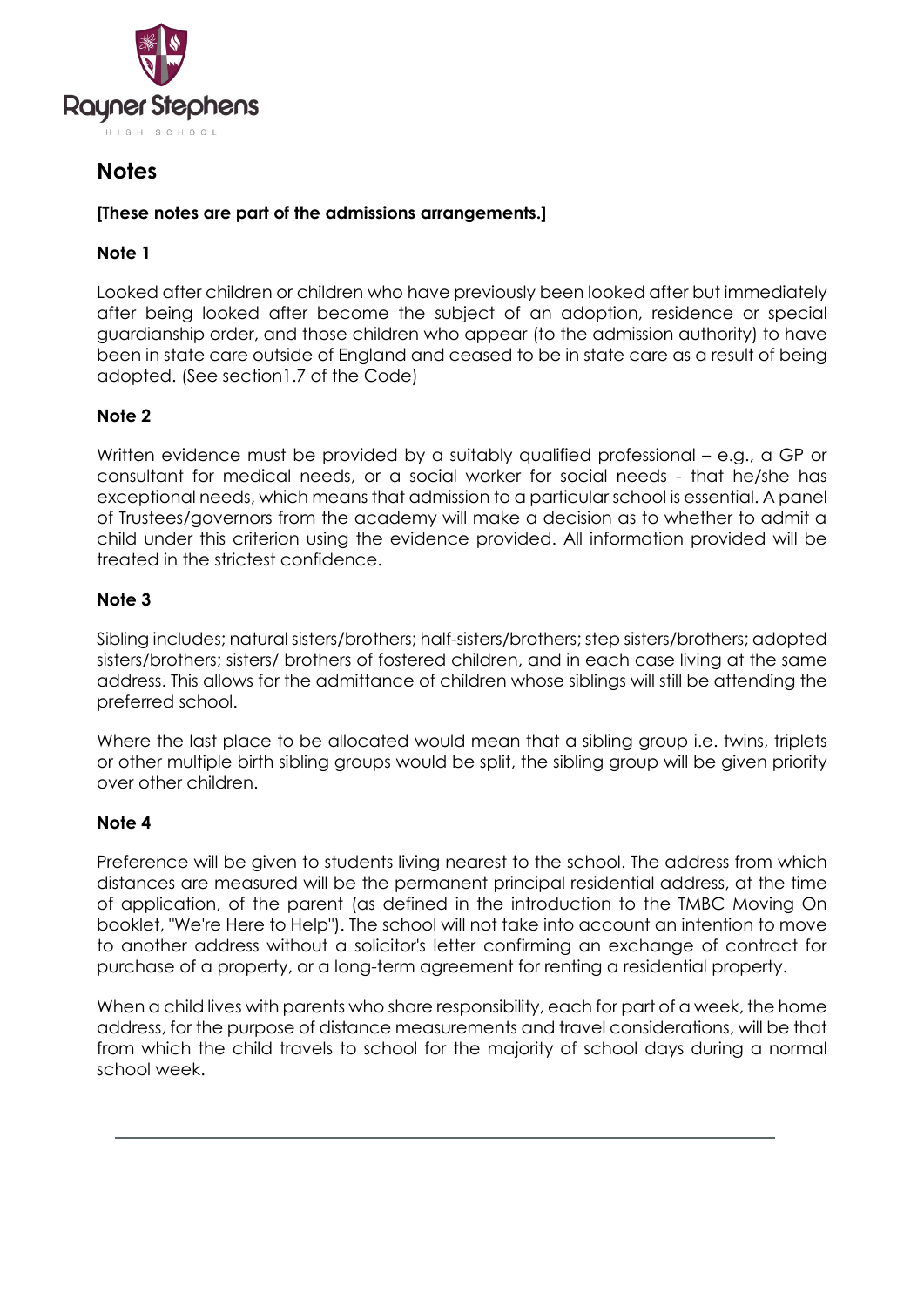

Distance will be measured as a straight line from the child's home address, using the address point assigned by the National Land and Property Gazetteer, to the main gate to the school property. Measurements will be made using the local authority's school admissions data mapping software, which uses a Geographical Information System based on Ordnance Survey.

### **Note 5**

Distance will also be used as a tie-breaker where oversubscription occurs within any of criteria 1 to 4. Preference will be given to pupils living nearest to the school.

Distance will be measured as a straight line from the child's home address, using the address point assigned by the National Land and Property Gazetteer, to the main gate to the school property. Measurements will be made using the local authority's school admissions data mapping software, which uses a Geographical Information System based on Ordnance Survey.

In the event of distances being the same for 2 or more applications where this distance would be the last place/s to be allocated, the place will be allocated to the pupil that is nearer using walking distance as measured using the local authority's school admissions data mapping software.

The address from which distance will be measured will be the permanent residential address, at the time of application, of the parent with whom the child is normally resident. Where a child lives with parents with shared responsibility, each for part of a week, the home address is the address from which the child travels to school for the majority of school days per week.

An adoption order is an order under section 46 of the Adoption and Children Act 2002. A 'residence order' is as an order settling the arrangements to be made as to the person with whom the child is to live under section 8 of the Children Act 1989. Section

14A of the Children Act 1989 defines a 'special guardianship order' as an order appointing one or more individuals to be a child's special guardian (or special guardians).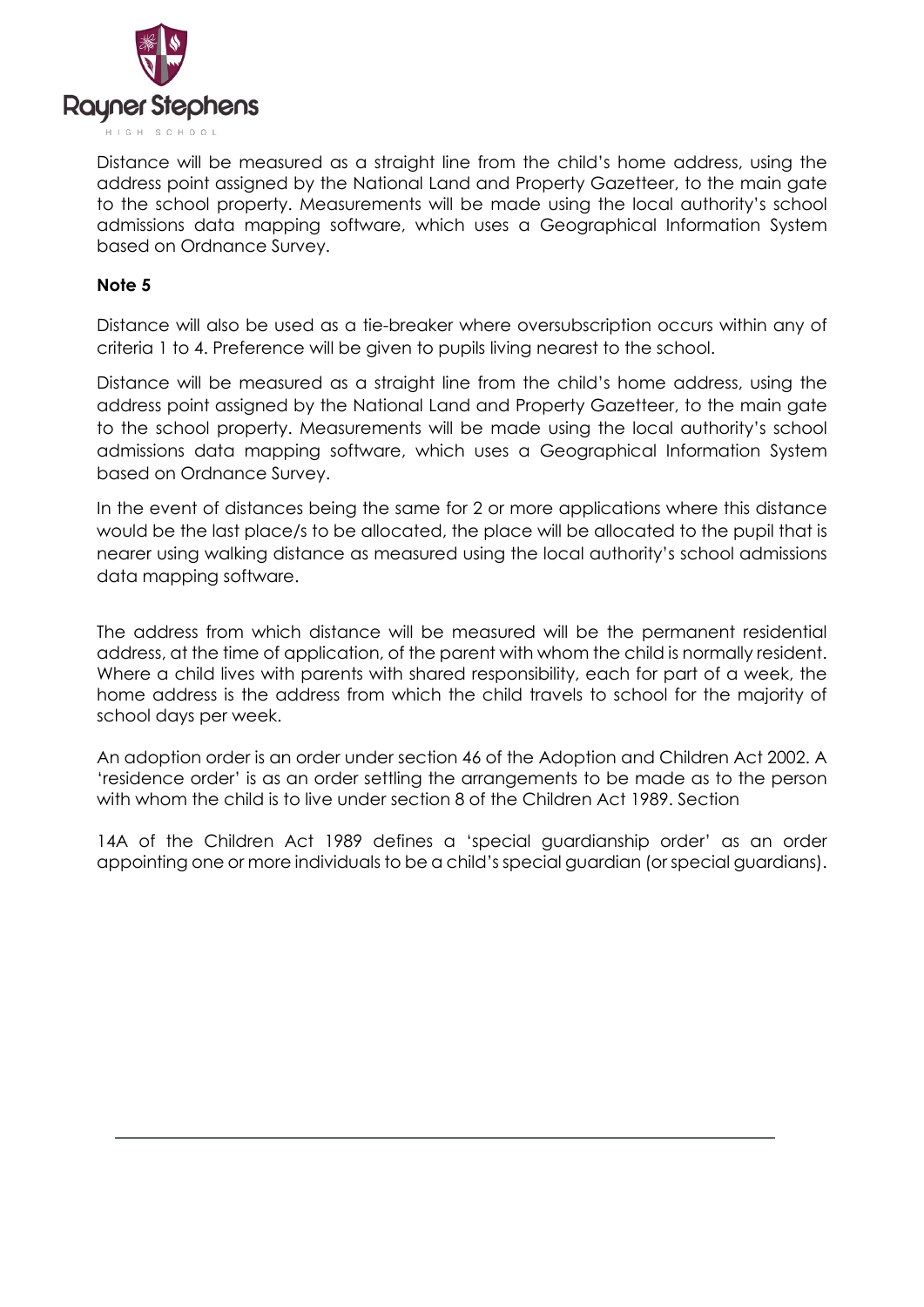

## **Appendix 1: Rayner Stephens High School - Tameside Partner Primary Schools**

**Arundale Primary School**, 15 Kennedy Square, Mottram, Hyde SK14 6QW **Ashton West End Primary School**, William Street, Ashton OL7 0BJ **Bradley Green Primary School**, Bradley Green Road, Hyde SK14 4NA **Broadbent Fold Primary School**, Tennyson Avenue, Dukinfield SK16 5DP **Broadbottom C of E Primary School**, Mottram Rd, Broadbottom SK14 6BB **Broadoak Primary School**, Norman Road, Ashton OL6 8QG **Canon Burrows C of E Primary School**, Oldham Road, Ashton OL7 9ND **Canon Johnson C of E Primary School**, Elgin Street, Ashton OL7 9DD **Discovery Academy**, Porlock Avenue, Hyde, Tameside, Hyde SK14 3LE **Dowson Primary School**, Marlborough Road, Hyde SK14 5HU **Flowery Field Primary School**, off Old Road, Hyde SK14 4SQ **Gee Cross Holy Trinity C of E Primary School**, Higham Lane, Hyde SK14 5LX **Godley Community Primary School**, St John's Drive, Hyde SK14 2QB **Gorse Hall Primary School,** Forrester Drive, Stalybridge SK15 2DP **Greenfield Primary School**, Queen St, Hyde SK14 1QD **Holden Clough Community Primary School**, St Albans Avenue, Ashton OL6 8XN **Hollingworth Primary School**, Market St, Hollingworth, Hyde SK14 8LP **Holy Trinity C of E Primary School**, Kenyon Street, Ashton OL6 7DU **Hurst Knoll St James CE Primary School**, Ladbrooke Road, Ashton OL6 8JS **Leigh Primary School**, Walker Lane, Hyde SK14 5PL **Lyndhurst Community Primary School**, Hill Street, Dukinfield SK16 4JS **Millbrook Primary School**, Bank Road, SK15 3 JX **Mottram C of E Primary School**, War Hill, Mottram in Rayner Stephens, Hyde SK14 6JL **Oakfield Primary School**, St Mary's Road, Hyde SK14 4EZ **Our Lady of Mount Carmel Primary School**, Holden Street, Ashton OL6 9JJ **Parochial C of E Primary School**, Keppel Street, Ashton OL6 6NN **Pinfold Primary School**, 9 Hattersley Road East, Hyde SK14 3NL **Ravensfield Primary School**, Clarendon Street, Dukinfield SK16 4JG **Rosehill Methodist Community Primary School**, Rosehill Road, Ashton OL6 8YG **Silver Springs Primary Academy**, School Crescent, Stalybridge SK15 1EA **St Christopher's RC Primary School**, St Christopher's Road, Ashton OL6 9DP **St George's C of E Primary School**, Church St, Hyde SK14 1JL **St James' C of E Primary School**, Romney Street, Ashton OL6 9HU **St James' RC Primary School**, 7 Cheriton Close, Hyde SK14 3DQ **St John's C of E Primary School**, Westmorland Ave, Dukinfield SK16 5JA **St Paul's RC Primary School**, Turner La, Hyde SK14 4AG **St Peter's C of E Primary School**, Oxford Street, Ashton OL7 0NB **St Mary's RC Primary School**, Cheetham Hill Rd, Dukinfield SK16 5LD **Stalyhill Junior School**, Hereford Way, Stalybridge SK15 2TD **The Heys Primary School**, Whiteacre Road, Ashton OL6 9NS **Waterloo Primary School**, Worthington Street, Ashton OL7 9NA **Wildbank Community School**, Demesne Drive, SK15 2PG **Yew Tree Community Primary School**, Yew Tree Lane, Dukinfield SK16 5BJ